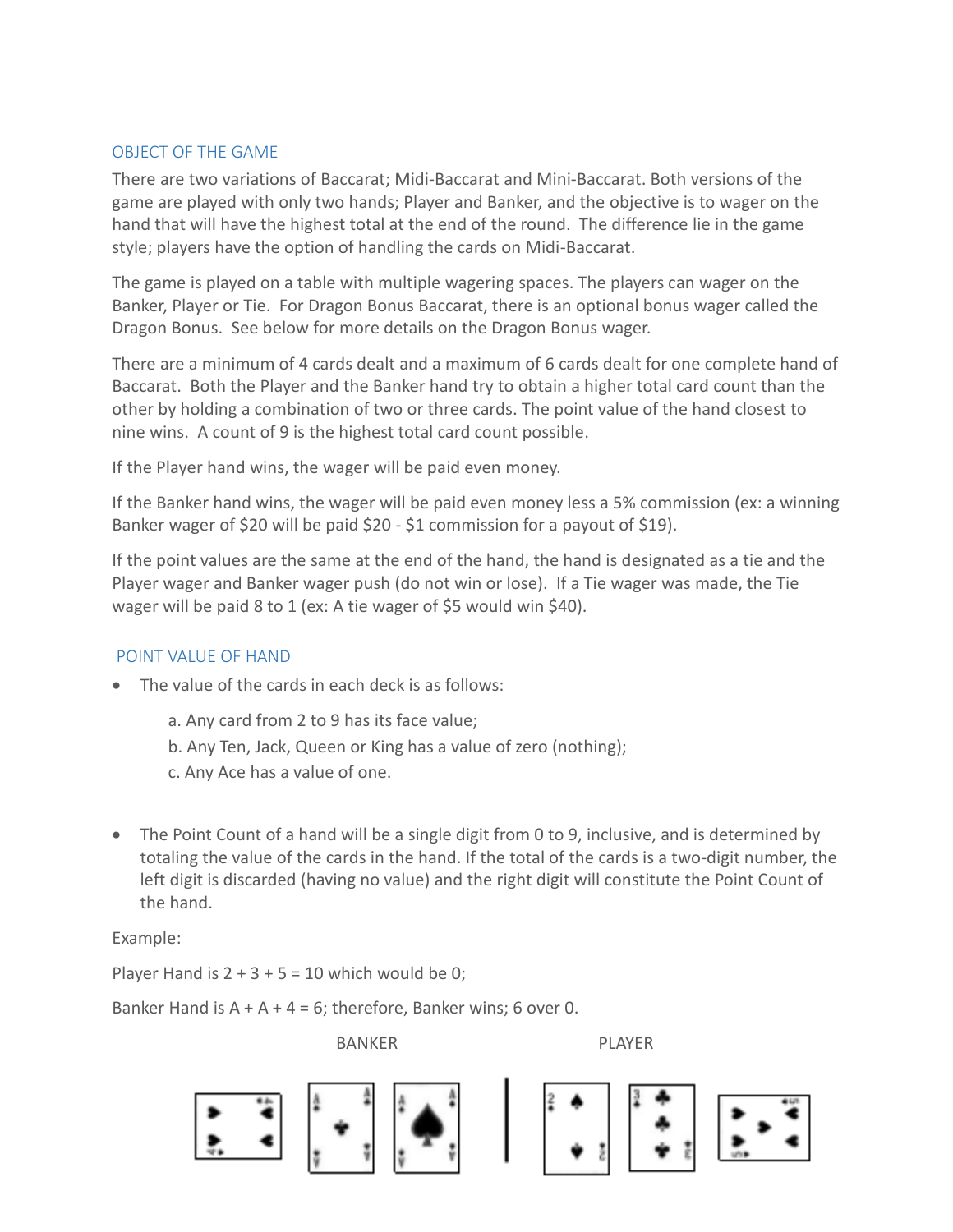### CARD DRAW RULES

| THIRD CARD RULES                                        |                                              |  |
|---------------------------------------------------------|----------------------------------------------|--|
| <b>PLAYER RULES</b>                                     |                                              |  |
|                                                         |                                              |  |
| When first 2 cards total                                |                                              |  |
| $0 - 1 - 2 - 3 - 4 - 5$                                 | Draws a card                                 |  |
| 6-7                                                     | <b>Stands</b>                                |  |
| $8-9$                                                   | Natural - Stands                             |  |
|                                                         | (there will be no cards drawn)               |  |
|                                                         |                                              |  |
|                                                         |                                              |  |
| <b>BANK RULES</b>                                       |                                              |  |
|                                                         |                                              |  |
| When first 2 cards total                                |                                              |  |
| $0 - 1 - 2$                                             | Always Draw (Unless player has Natural)      |  |
| 3                                                       | Draw unless player's third card is 8         |  |
| 4                                                       | Draw when player's third card is 2-3-4-5-6-7 |  |
| 5                                                       | Draw when player's third card is 4-5-6-7     |  |
| 6                                                       | Draw when player's third card is 6-7         |  |
| 7                                                       | <b>Stands</b>                                |  |
| $8-9$                                                   | Natural - Stands                             |  |
|                                                         | (there will be no cards drawn)               |  |
| If Player stands (doesn't take any cards);              |                                              |  |
| Bank must Draw on first 2 card total of 0-1-2-3-4-5 and |                                              |  |
| Stand on 6-7-8-9                                        |                                              |  |